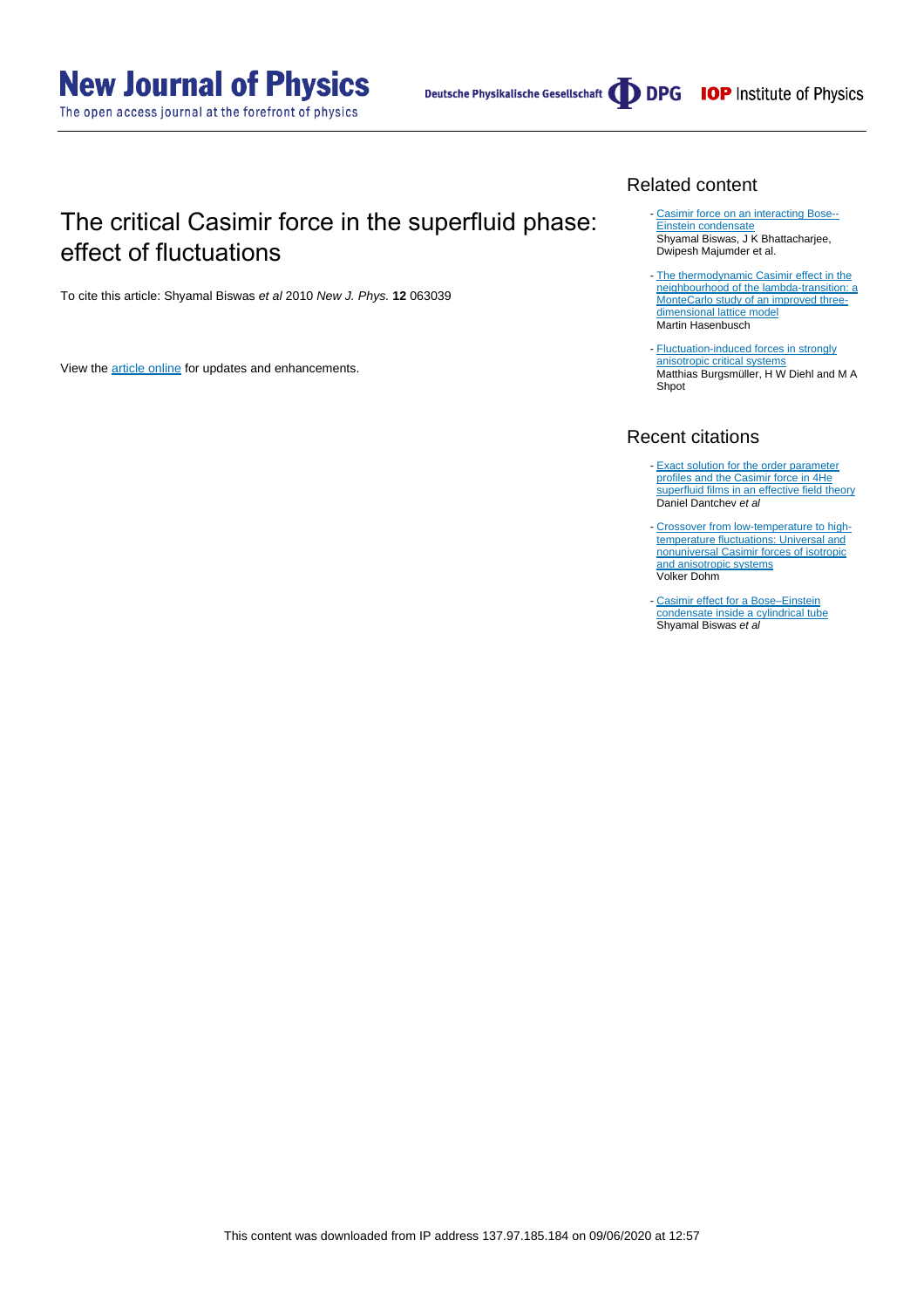# New Journal of Physics

The open-access journal for physic

# **The critical Casimir force in the superfluid phase: effect of fluctuations**

### **Shyamal Biswas**1,<sup>7</sup> **, J K Bhattacharjee**<sup>2</sup> **, Himadri S Samanta**<sup>3</sup> **, Saugata Bhattacharyya**<sup>4</sup> **and Bambi Hu**5,<sup>6</sup>

<sup>1</sup> Department of Physics, University of Calcutta, 92 Acharya Prafulla Chandra Road, Kolkata-700 009, India <sup>2</sup> SN Bose National Centre for Basic Sciences, Sector 3, JD Block, Salt Lake, Kolkata-700 098, India <sup>3</sup> Department of Physics and Astronomy, University of Sheffield, Hounsfield Road, Sheffield S3 7RH, UK <sup>4</sup> Department of Physics, Vidyasagar College, 39 Sankar Ghosh Lane, Kolkata-700 006, India <sup>5</sup> Centre for Nonlinear Studies, and BHKS Joint Centre for Nonlinear and Complex Systems, Hong Kong Baptist University, Kowloon Tong, Hong Kong <sup>6</sup> Department of Physics, University of Houston, Houston, TX 77204, USA E-mail: [sbiswas.phys.cu@gmail.com](mailto:sbiswas.phys.cu@gmail.com)

*New Journal of Physics* **12** (2010) 063039 (10pp) Received 15 March 2010 Published 30 June 2010 Online at <http://www.njp.org/> doi:10.1088/1367-2630/12/6/063039

**Abstract.** We have considered the critical Casimir force on a <sup>4</sup>He film below and above the bulk  $\lambda$  point. We have explored the role of fluctuations around the mean field theory in a perturbative manner, and have substantially improved the mean field result of Zandi *et al* (2007 *Phys. Rev.* E **76** 030601(R)). The Casimir scaling function obtained by us approaches a universal constant  $(-\zeta(3)/8\pi)$  for  $T \leq 2.13$  K.

<sup>7</sup> Author to whom any correspondence should be addressed.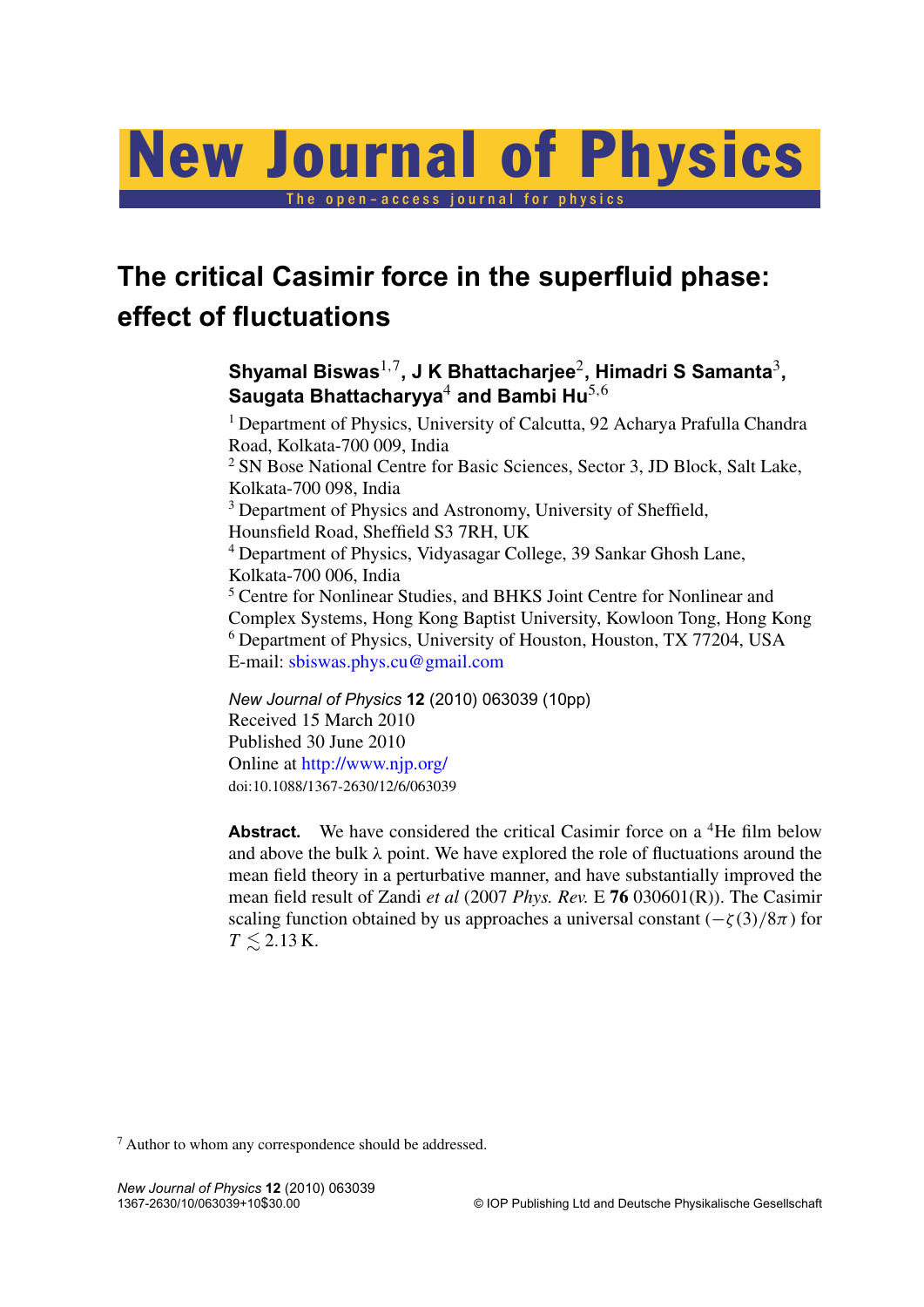#### **Contents**

| 1. Introduction                                                     | $\mathbf 2$             |
|---------------------------------------------------------------------|-------------------------|
| 2. Free energy of the critical fluctuations for $T > T_{\lambda}$   | 3                       |
| 3. Critical Casimir force for $T > T_{\lambda}$                     | $\overline{\mathbf{3}}$ |
| 4. Free energy of the critical fluctuations for $T < T_{\lambda}$   | $\overline{\mathbf{4}}$ |
| 5. Critical Casimir force for $T < T_{\lambda}$                     | 6<br>6<br>6<br>- 8      |
| <b>6.</b> Conclusion<br><b>Acknowledgments</b><br><b>References</b> | 8<br>9<br>9             |

#### **1. Introduction**

Recently, Garcia and Chan [\[1\]](#page-9-0) and Ganshin *et al* [\[2\]](#page-9-0) measured the Casimir force-induced thinning of the liquid <sup>4</sup>He film near the bulk  $\lambda$  point ( $T_{\lambda} = 2.1768 \text{ K}$ ). They obtained a universal scaling function ( $\vartheta$ ) for the critical Casimir force below and above the  $\lambda$  point, and observed a dip minimum and a non-vanishing constant tail in the  $\vartheta$  below the  $\lambda$  point. This experiment challenges our understanding of the finite size effects of the films near their bulk critical points. On this issue, the Casimir effects on different critical films have been the subject of a number of experimental [\[1\]](#page-9-0)–[\[7\]](#page-9-0) and theoretical [\[8\]](#page-9-0)–[\[16\]](#page-9-0) works within the last few years.

Although the scaling function was appreciably obtained by the Monte Carlo simulations of Hucht [\[10\]](#page-9-0) and Vasilyev *et al* [\[11\]](#page-9-0), yet this problem is still unsolved analytically. That the confinement of the critical fluctuations may give rise to a (classical) Casimir force was first proposed by Nightingale and Indekeu [\[17\]](#page-9-0). Thereafter, a renormalization group calculation for the  $\vartheta$  above the  $T_{\lambda}$  was presented by Krech and Dietrich [\[18\]](#page-9-0). For  $T < T_{\lambda}$ , a mean field theory with the Ginzburg–Landau (G–L) model was recently presented by Zandi *et al* [\[9\]](#page-9-0). They obtained an analytic expression for the  $\vartheta$  in terms of the maximum of the superfluid order parameter. By proposing that their mean field calculation could be improved by the confinement of the critical fluctuations (at the Gaussian level), they nicely improved their result only at the λ point.

We analytically improve the mean field result of Zandi *et al* [\[9\]](#page-9-0) as proposed by them for  $T < T_{\lambda}$ . The improvement for  $T > T_{\lambda}$  was already done by Krech and Dietrich [\[18\]](#page-9-0) even beyond the Gaussian level. However, we present a physically motivated regularization technique for obtaining the critical Casimir force above the  $\lambda$  point. Thus we build a unified picture for the theory of critical Casimir force acting on a <sup>4</sup>He film below and above the  $\lambda$  point. Our theory interestingly predicts the non-vanishing constant tail of  $\vartheta$  as  $-0.0478$ , which agrees well with the numerical result of Hucht  $[10]$  but differs by a factor of 5 from the experimental value (−0.24) [\[2\]](#page-9-0). Nonetheless, it is a considerable improvement over the mean field calculation, which predicts it to be zero [\[9\]](#page-9-0).

We start from the G–L model. For  $T > T_{\lambda}$ , we obtain the free energy in terms of the discrete Fourier modes. The Casimir force is then obtained in the Fisher–de Gennes form [\[19\]](#page-9-0) by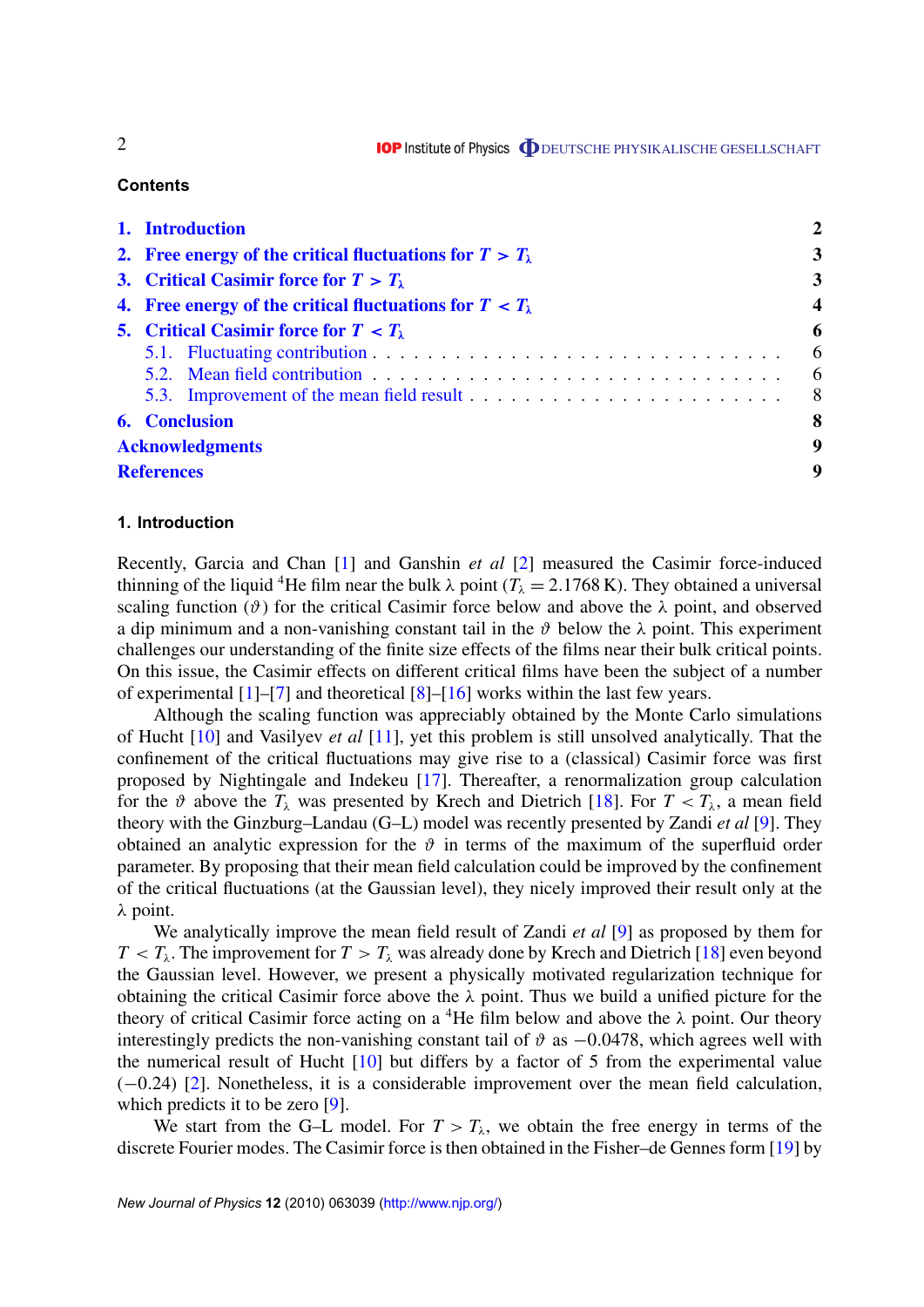<span id="page-3-0"></span>applying the Poisson summation formula [\[20\]](#page-10-0). The use of this summation formula distinguishes our approach from that of Krech and Dietrich [\[18\]](#page-9-0). For  $T < T_\lambda$ , we transform the critical fields by introducing the superfluid order parameter, and express the G–L free energy in a decoupled form of the mean field and fluctuating parts. The fluctuating part is treated as we do for  $T > T_{\lambda}$ , and the mean field part is treated in the manner of Zandi *et al* [\[9\]](#page-9-0). It is necessary to know the maximum of the order parameter for plotting the mean field part of the Casimir force. Although the graphical solutions of the maximum of the order parameter are exact, yet the solutions do not appear in a closed form. We predict a closed form of the maximum of the order parameter from asymptotic analyses, and obtain an approximate mean field Casimir force that matches very well with the exact mean field result [\[9\]](#page-9-0). Finally, we improve the mean field result by adding the contribution of the fluctuating part.

#### **2. Free energy of the critical fluctuations for**  $T > T_{\lambda}$

According to the experimental setup, <sup>4</sup>He vapor comes in contact with a plate, and upon liquefaction it forms a film of  $238-340 \text{ Å}$  thickness [\[1,](#page-9-0) [2\]](#page-9-0). We consider the plate to be along the *x*–*y* plane of the co-ordinate system, the area of the film to be *A* and the thickness of the film to be *L* along the *z*-direction. Near the  $\lambda$  point <sup>4</sup>He behaves critically, and its local free energy can be written in the G–L framework as

$$
F_l = \int d^3 \mathbf{r} \left[ \frac{1}{2} |\nabla \phi(\mathbf{r})|^2 + \frac{a}{2} |\phi(\mathbf{r})|^2 + \frac{b}{4} |\phi(\mathbf{r})|^4 \right],\tag{1}
$$

where  $\phi(\mathbf{r}) = \phi_1(\mathbf{r}) + i\phi_2(\mathbf{r})$  is a complex scalar critical field at the position vector  $\mathbf{r} = x\hat{i} + y\hat{j} + y\hat{k}$ *z* $\hat{k}$ , *a* is the inverse square of the correlation length ( $\xi = \xi_0 t^{-\nu}$ ),  $t = T/T_\lambda - 1$  is the reduced temperature, ν is the correlation length exponent and *b* is a positive coupling constant [\[21,](#page-10-0) [22\]](#page-10-0). The quartic term in equation (1) is neglected in the Gaussian approximation.

Let us first calculate the Casimir force for  $T > T_{\lambda}$ . In conformity with the Dirichlet boundary conditions, the Fourier expansion of the critical fields is given by  $\phi_{1,2}(\mathbf{r}) =$  $\overline{2/L} \sum_{n=1}^{\infty} \int \phi_{1,2,n}(\mathbf{k}) \sin(n\pi z/L) e^{i\mathbf{k}(\hat{x} \cdot \hat{i} + y \cdot \hat{j})} d^2\mathbf{k}/(2\pi)^2$ . In the basis of the Fourier modes, we obtain the partition function  $(Z = \int D[\phi_1]D[\phi_2]e^{-F_I/k_BT})$  within the Gaussian approximation, and get the standard form of the free energy  $(-k_BT \ln Z)$  of the critical fluctuations of the film as [\[18\]](#page-9-0)

$$
F = 2 \times \frac{k_{\rm B} T A}{2} \sum_{n=1}^{\infty} \int_0^{\infty} \ln\left(k^2 + a + \frac{n^2 \pi^2}{L^2}\right) \frac{k \, \mathrm{d} k}{2\pi}.
$$
 (2)

The factor 2 of the above equation comes from the fact that  $\phi$  has two components.

#### **3. Critical Casimir force for**  $T > T_{\lambda}$

From equation (2) we get the force acting on the film as

$$
f_L = -\frac{\partial F}{\partial L} = 2\frac{\pi^2 k_B T A}{L^3} S,\tag{3}
$$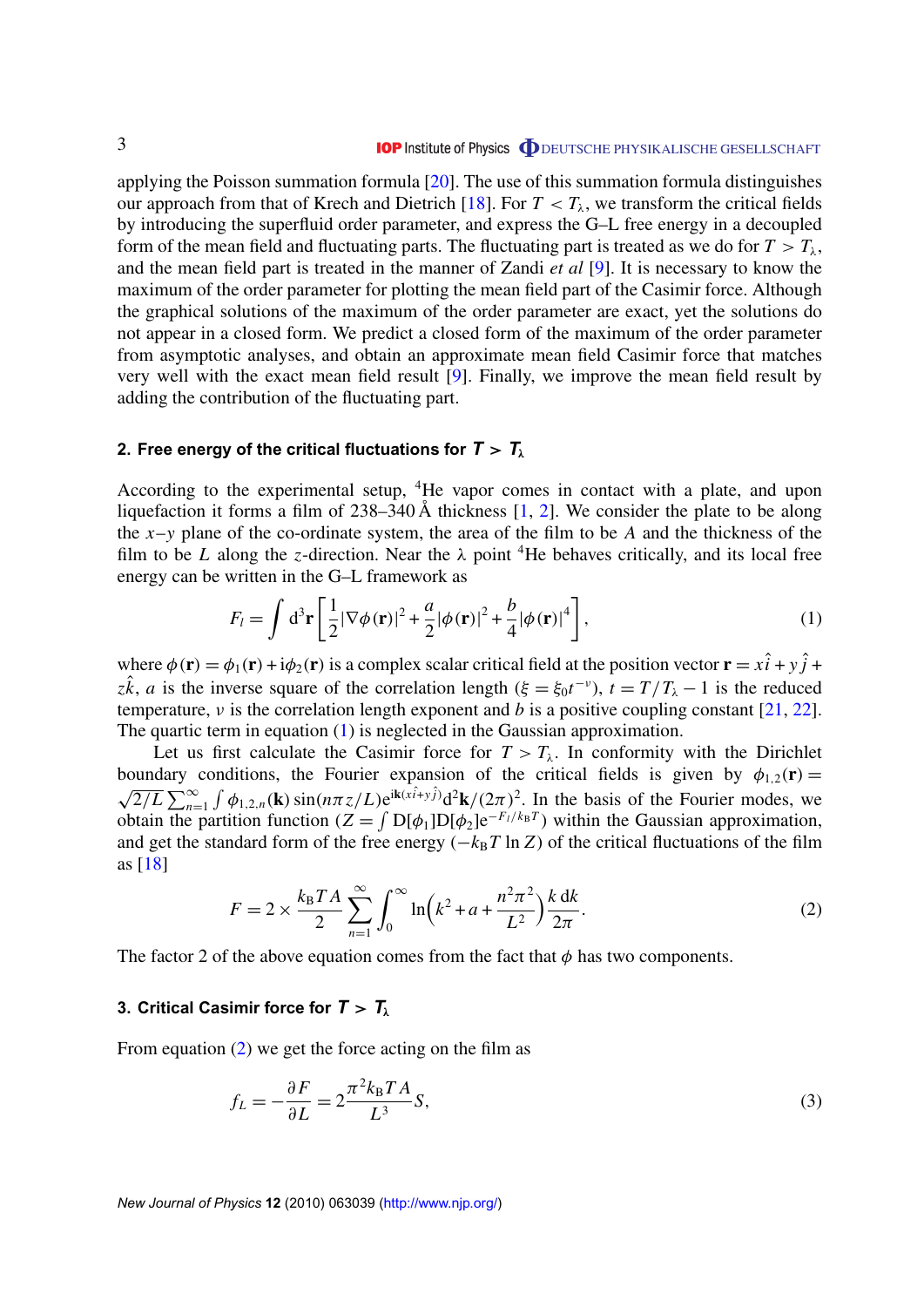#### **IOP** Institute of Physics **ODEUTSCHE PHYSIKALISCHE GESELLSCHAFT**

<span id="page-4-0"></span>where  $S = \sum_{n=1}^{\infty} \int_{0}^{\infty} [n^2/(k^2 + a + (n^2 \pi^2/L^2))]k \, dk/2\pi$ . This expression can be recast as

$$
S = \sum_{n=1}^{\infty} \int_0^{\infty} \int_0^{\infty} n^2 e^{-(k^2 + a + (n^2 \pi^2 / L^2))t_1} dt_1 \frac{k dk}{2\pi}
$$
  
= 
$$
-\frac{1}{4\pi} \int_0^{\infty} t_1^{-1} e^{-at_1} \frac{\partial}{\partial \tau_1} \sum_{n=1}^{\infty} e^{-n^2 \tau_1} dt_1,
$$
 (4)

where  $\tau_1 = t_1 \pi^2 / L^2$ . Using the Poisson summation formula in equation (4), we recast equation  $(3)$  as

$$
f_L = 2 \times \frac{Ak_B T \pi}{4L^3} \int_0^\infty dt_1 \frac{e^{-at_1}}{t_1} \left( \frac{\sqrt{\pi}}{4\tau_1^{3/2}} + \frac{\sqrt{\pi}}{2\tau_1^{3/2}} \sum_{n=1}^\infty e^{-n^2 \pi^2 / \tau_1} - \sqrt{\frac{\pi}{\tau_1}} \sum_{n=1}^\infty \frac{n^2 \pi^2}{\tau_1^2} e^{-n^2 \pi^2 / \tau_1} \right). \tag{5}
$$

As  $L \to \infty$ , only the first term of the parentheses of equation (5) survives. This is the bulk force acting on the film. By the standard analytic continuation technique we get the expression of this bulk force as  $f_{\infty} = 2 \times (Ak_BT/16)(a/\pi)^{3/2}\Gamma(-3/2)$ . Subtracting this bulk part from  $f_L$ we get the Casimir force in the Fisher–de Gennes form [\[19\]](#page-9-0)  $f_c[L, t] = (Ak_B T_\lambda/L^3) \vartheta(t)$ , where  $\vartheta(t)$  is the Casimir scaling function, which can be expressed in terms of a scaled temperature  $\tau = L^{1/\nu} t$  as

$$
\vartheta(\tau) = -2 \times \frac{1}{8\pi} \sum_{n=1}^{\infty} \left( \frac{1}{n^3} + \frac{2\tau^{\nu}}{\xi_0 n^2} + \frac{2\tau^{2\nu}}{n\xi_0^2} \right) e^{-2n\tau^{\nu}/\xi_0}.
$$
\n(6)

We have  $v = 1/2$  in the Gaussian as well as in the mean field approximations [\[22\]](#page-10-0). However, if we want to include the effect of the  $|\phi|^4$  term within the above prescription, we must put  $v = 0.67016 \approx 2/3$  in equation (6) [\[1,](#page-9-0) [2,](#page-9-0) [22\]](#page-10-0). From equation (6) we get the value of  $\vartheta(\tau)$  at the λ point as  $-\zeta(3)/4\pi = -0.0956$ , which matches well with the experimental data obtained by Garcia and Chan [\[1\]](#page-9-0). The same number at the  $\lambda$  point was also obtained in [\[9,](#page-9-0) [18\]](#page-9-0) with different regularization techniques. We need to know the value of  $\xi_0$  for plotting the  $\vartheta(\tau)$  against  $\tau$ . The experimental value of  $\xi_0$  for  $T > T_\lambda$  varies from 1.2 to 1.43 Å [\[23\]](#page-10-0)–[\[25\]](#page-10-0). With no *a priori* reason, we take  $\xi_0 = 1.3$  Å for  $T > T_{\lambda}$  [\[24\]](#page-10-0).

#### **4. Free energy of the critical fluctuations for**  $T < T_\lambda$

In addressing the situation below the  $\lambda$  point we note that the Casimir scaling function looks qualitatively similar to the ultrasonic attenuation and finite size specific heat (i.e. both have a peak below  $T_{\lambda}$ ) [\[26,](#page-10-0) [27\]](#page-10-0). We anticipate that the Casimir effect for  $T < T_{\lambda}$  can be thought of as coming from mean field and fluctuating parts. Splitting the ultrasonic attenuation into a sum of mean field and fluctuating parts was the original contribution of Landau and Khalatnikov, and it gives a good account of the ultrasonic attenuation below the  $\lambda$  point [\[28\]](#page-10-0). Here we show how a similar approach for the critical Casimir effect can be adopted below the  $\lambda$  point.

We return to equation [\(1\)](#page-3-0) and note that for  $T < T_\lambda$ , *a* becomes negative, and accordingly we write  $a = -|a|$ . This leads to a broken symmetry, and we handle it by transforming the fields  $\phi_2$  and  $\phi_1$  to  $\psi_2 = \phi_2$  and  $\psi_1 = \phi_1 - m(z)$  where  $m(z)$  is the superfluid order parameter. The expectation value  $\langle \phi_1 \rangle$  is now *z* dependent because we are considering a finite size system in the *z*-direction and, consequently, we expect an inhomogeneity in the superfluid density (∼*m* 2 (*z*)).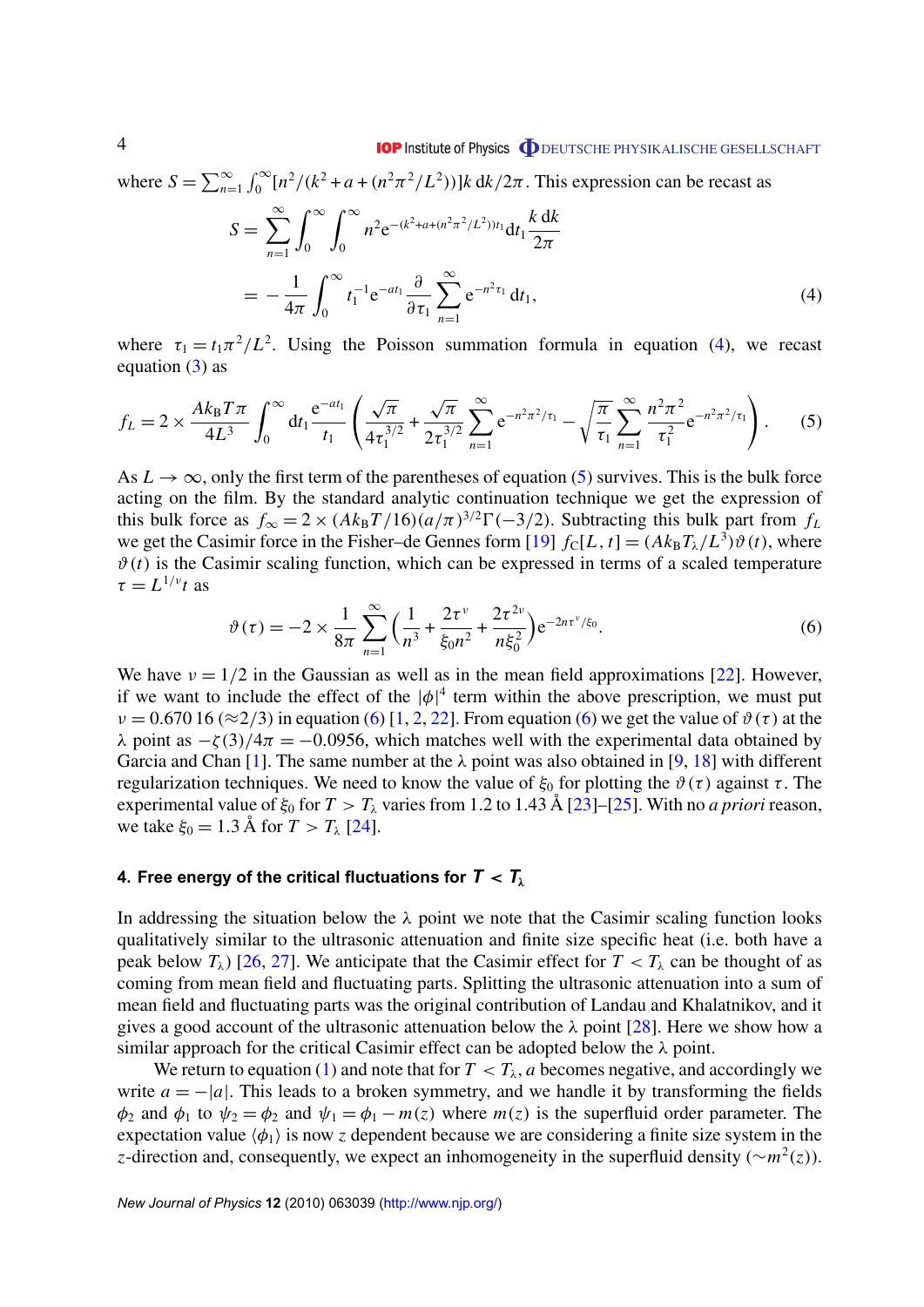<span id="page-5-0"></span>The fields  $\psi_1, \psi_2$  are such that  $\langle \psi_i \rangle = 0$  (*i* = 1, 2), and the local free energy in equation [\(1\)](#page-3-0) in terms of  $\psi_1$ ,  $\psi_2$  becomes

$$
F_{l} = \int d^{3}(\mathbf{r}) \left[ \left[ \frac{1}{2} \left( \frac{dm}{dz} \right)^{2} - \frac{|a|m^{2}}{2} + \frac{bm^{4}}{4} \right] + \left[ -\frac{d^{2}m}{dz^{2}} - |a|m + bm^{3} \right] \psi_{1} \right]
$$
  
+ 
$$
\frac{1}{2} [(3bm^{2} - |a|) \psi_{1}^{2} + (\nabla \psi_{1})^{2}] + \frac{1}{2} [(bm^{2} - |a|) \psi_{2}^{2} + (\nabla \psi_{2})^{2}] + \left[ bm \psi_{1} (\psi_{1}^{2} + \psi_{2}^{2}) + \frac{b}{4} (\psi_{1}^{2} + \psi_{2}^{2})^{2} \right]. \tag{7}
$$

The free energy can be minimized from the condition that  $\langle \delta F_l / \delta \psi_1 \rangle = 0$ , and can be recast from equation (7) as  $[-d^2m/dz^2 - |a|m + bm^3] + bm[\langle \psi_2^2 \rangle + 3\langle \psi_1^2 \rangle] = 0$ , which can only be solved analytically if we disregard the second square bracketed term by considering the necessary condition that the mean field part dominates over the fluctuating part (i.e.  $m^2 \gg \langle \psi_i^2 \rangle$ ). With this consideration we can write an approximate equation for the profile of  $m(z)$  as

$$
-\frac{d^2m}{dz^2} - |a|m + bm^3 = 0.
$$
\n(8)

It is to be noted that equation (8) does not minimize the local free energy in equation (7). Hence, the quadratic terms in  $\psi_1$  and  $\psi_2$  may not be positive. However, equation (8) would minimize the local free energy if we replace  $m(z)$  in the quadratic and higher order terms by its minimize the local tree energy if we replace  $m(z)$  in the quadratic and higher order terms by its bulk value ( $\sqrt{|a|/b}$ ). With all the above considerations (and with equation (8)) the fluctuating and mean field parts of the local free energy become decoupled, and consequently, we recast equation  $(7)$  as

$$
F_l = F_{\text{mf}} + F_{\text{o}} + F_{\text{int}},\tag{9}
$$

where  $F_{\text{mf}} = \int d^3(\mathbf{r}) \left[\frac{1}{2}\right]$  $\frac{1}{2}$ (d*m*/d*z*)<sup>2</sup> – (|*a*|*m*<sup>2</sup>/2) + (*bm*<sup>4</sup>/4)] is the mean field part,  $F_o = \int d^3(\mathbf{r})$  $\times$   $\left[\frac{1}{2}\right]$  $\frac{1}{2}2|a|\psi_1^2+\frac{1}{2}$  $\frac{1}{2}(\nabla \psi_1)^2 + \frac{1}{2}$  $\frac{1}{2}(\nabla \psi_2)^2$  is the (Gaussian) fluctuating part and  $F_{\text{int}} =$  $\int d^3(\mathbf{r})$ [  $\frac{1}{2}$  $\sqrt{a/b}\psi_1(\psi_1^2 + \psi_2^2) + (b/4)(\psi_1^2 + \psi_2^2)^2$  is the interaction part. We now check that all the quadratic terms in  $F_l$  are positive. Hence, equation  $(8)$  minimizes the local free energy, and consequently, the quadratic terms in equation (9) on average dominate over the higher order terms because  $|a|/b \approx m^2 \gg \langle \psi_i^2 \rangle$ . Evaluation of the partition function from the extremized local free energy in equation (9) leads to

$$
Z = e^{-\left[F_{\rm mf}/k_{\rm B}T\right]} Z_{\rm o} \left[1 - \left\langle \frac{F_{\rm int}}{k_{\rm B}T} \right\rangle_{\rm o} + \frac{1}{2} \left\langle \left(\frac{F_{\rm int}}{k_{\rm B}T}\right)^2 \right\rangle_{\rm o} - \cdots \right]
$$
  

$$
\approx e^{-\left[F_{\rm mf}/k_{\rm B}T\right]} Z_{\rm o} e^{-\left[\left\langle F_{\rm int}/k_{\rm B}T\right\rangle_{\rm o} - (1/2)\left\langle \left(F_{\rm int}/k_{\rm B}T\right)^2 \right\rangle_{\rm o}\right]},
$$
(10)

where  $Z_0 = \int D[\psi_1] D[\psi_2] e^{-F_0/k_B T}$  is the partition function for the (Gaussian) fluctuating part, and the expectation value  $\langle \cdot \cdot \cdot \rangle$  is taken with respect to  $F_o$ . The free energy obtained from equation  $(10)$  is given by

$$
F = F_{\text{mf}} + F_{\text{cf}} + k_{\text{B}} T \left[ \left\langle \frac{F_{\text{int}}}{k_{\text{B}} T} \right\rangle_{\text{o}} - \frac{1}{2} \left\langle \left( \frac{F_{\text{int}}}{k_{\text{B}} T} \right)^2 \right\rangle_{\text{o}} + \cdots \right],\tag{11}
$$

where  $F_{cf} = -k_B T \ln Z_o$  is the (Gaussian) fluctuating part of the free energy for  $T < T_\lambda$ .

*New Journal of Physics* **12** (2010) 063039 [\(http://www.njp.org/\)](http://www.njp.org/)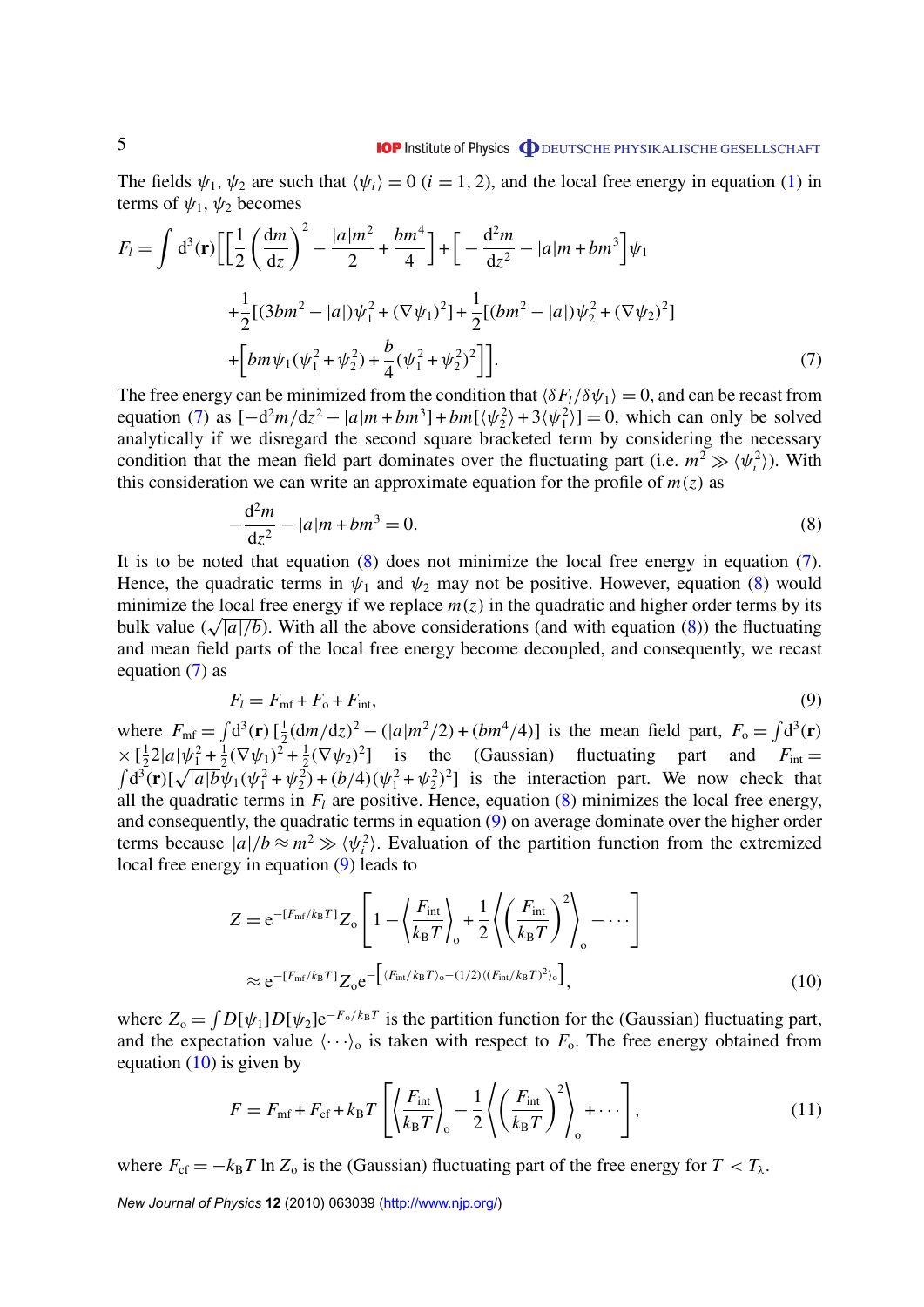#### <span id="page-6-0"></span>**5. Critical Casimir force for** *T* < *T*<sup>λ</sup>

#### *5.1. Fluctuating contribution*

The fluctuating part of the free energy in equation  $(11)$  can be recast in a special form of equation [\(2\)](#page-3-0) as  $F_{\rm cf} = \frac{1}{2}$  $\frac{1}{2}k_B T \sum_{n=1}^{\infty} \int_{0}^{\infty} [\ln[k^2 + 2|a] + n^2 \pi^2/L^2] + \ln[k^2 + n^2 \pi^2/L^2] ]k dk/2\pi$ , which gives the Casimir scaling function

$$
\vartheta_{\rm cf}(\tau) = -\frac{1}{8\pi} \left[ \sum_{n=1}^{\infty} \left( \frac{1}{n^3} + \frac{2^{3/2} |\tau|^{\nu}}{\xi_0 n^2} + \frac{4|\tau|^{2\nu}}{n\xi_0^2} \right) e^{-(2^{3/2} n|\tau|^{\nu})/\xi_0} \right] - \frac{\zeta(3)}{8\pi}
$$
(12)

by following the steps from equation  $(2)$  to  $(6)$ .

Since  $|a|/b \approx m^2 \gg \langle \psi_i^2 \rangle$  we can easily check from equation [\(11\)](#page-5-0) that  $F_{\text{mf}} \gg F_{\text{cf}} \gg \langle F_{\text{int}} \rangle$ . Thus we can ignore the  $\langle F_{\text{int}} \rangle$  terms in equation [\(11\)](#page-5-0), and can expect that the Casimir force obtained from the fluctuating part would be much smaller than that obtained from the mean field part.

#### *5.2. Mean field contribution*

Let us now evaluate the Casimir scaling function from the mean field part  $(F_{\text{mf}})$  in equation [\(11\)](#page-5-0). From the consideration that the order parameter  $m(z)$  is smooth and obeys the Dirichlet boundary conditions  $m(0) = m(L) = 0$ ,  $m(z)$  must be symmetric about  $z = L/2$  and there would be a single maximum of  $m(z)$  at  $z = L/2$  for the lowest possible value of the mean field free energy. An analytical expression of the Casimir force (−[∂*F*mf/∂*L* − ∂*F*mf/∂*L*|*L*→∞]) from the mean field part  $F_{\text{mf}}$  (and from equation [\(8\)](#page-5-0)) was nicely obtained in [\[9\]](#page-9-0) in terms of  $\eta = (b/2|a|)(m(L/2))^2$  as

$$
f_{\rm mf} = -\frac{A|a|^2}{b} \left[ \frac{1}{4} - \eta (1 - \eta) \right]. \tag{13}
$$

In equation (13),  $\eta$  as well as the maximum of the order parameter is restricted by [\[9,](#page-9-0) [29\]](#page-10-0)

$$
L\sqrt{|a|} = \frac{2K(\eta/(1-\eta))}{\sqrt{1-\eta}},\tag{14}
$$

where  $K(x) = (\pi/2)[1 + x/4 + (9/64)x^2 + (25/256)x^3 + \cdots]$  is the complete elliptic integral of the first kind. Equation (14) gives the allowed range  $0 \le \eta < \frac{1}{2}$  for the corresponding domain  $\pi \le L\sqrt{|a|} < \infty$ , and it can be exactly solved by the graphical method [\[29\]](#page-10-0). Although the graphical method does not provide  $\eta$  in a closed form of  $L\sqrt{|a|}$ , yet we can do so by the asymptotic analyses near  $\eta \to 0$  and  $\eta \to \frac{1}{2}$ . For  $L\sqrt{|a|} \to \infty$ , the asymptotic solution of  $\eta$ in equation (14) is  $\eta \to \frac{1}{2} \tanh^2(L\sqrt{|a|/2}/2)$  [\[29\]](#page-10-0)<sup>8</sup>. On the other hand, for  $L\sqrt{|a|} \to \pi$ , the asymptotic solution (up to the third order in  $\eta$  in equation (14)) is  $\eta \to (2/3)(L\sqrt{\overline{a}}/\pi)^2(1-\overline{a})$  $(25/24)(L\sqrt{\bar{a}}/\pi)^2 + 1.04514(L\sqrt{\bar{a}}/\pi)^4 + \cdots$ , where  $\bar{a} = |a| - \pi^2/L^2$  [\[29\]](#page-10-0). Corresponding to

<sup>8</sup> For *L*  $\sqrt{|a|} \to \infty$ , the asymptotic solution in [\[29\]](#page-10-0) was given as  $\frac{1}{2}$  coth<sup>2</sup> instead of  $\frac{1}{2}$  tanh<sup>2</sup>. The asymptotic behavior of coth and tanh are the same.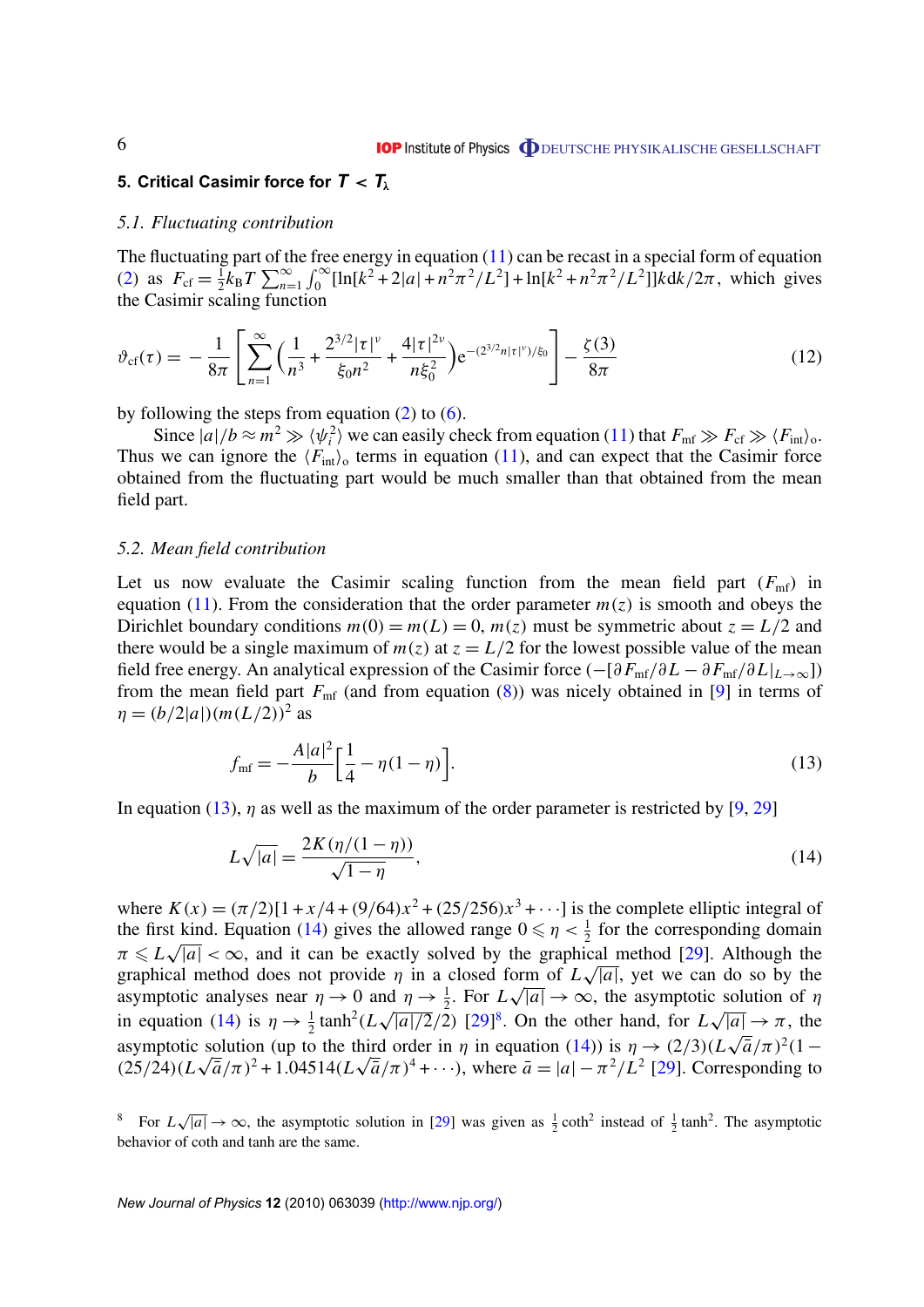**IOP** Institute of Physics **ODEUTSCHE PHYSIKALISCHE GESELLSCHAFT** 

<span id="page-7-0"></span>

**Figure 1.** The dots are the graphical solutions of  $\eta$  in equation [\(14\)](#page-6-0). The dotted and dashed lines are the asymptotic solutions near  $L\sqrt{|a|} \to \pi$  and  $L\sqrt{|a|} \to \infty$ , respectively. The continuous line follows equation (15).

the above asymptotic solutions we can take a fitting function for the domain  $\pi \le L\sqrt{|a|} < \infty$ as [\[16,](#page-9-0) [29\]](#page-10-0)

$$
\eta(L\sqrt{|a|}) = \frac{1}{2}\tanh^2\left(\frac{\sqrt{(L^2|a| - \pi^2)/2}}{2}\right).
$$
\n(15)

We see in figure 1 that all the asymptotic and graphical solutions match very well with equation  $(15)$ . Hence, we consider equation  $(15)$  as an approximate solution for the rest of this paper. √

With the consideration of equation (15), and that  $\eta = 0$  [\[9\]](#page-9-0) for  $0 \leq L$  $|\overline{a}| \leq \pi$ , one can recast equation [\(13\)](#page-6-0) in terms of the reduced temperature and the mean field correlation length as

$$
f_{\rm mf} = \begin{cases} -\frac{A|t|^2}{4b\xi_0^4} & \text{for } \pi \ge L/\xi \ge 0, \\ -\frac{A|t|^2}{4b\xi_0^4} \operatorname{sech}^4\left(\sqrt{\frac{(L/\xi)^2 - \pi^2}{8}}\right) & \text{for } L/\xi \ge \pi. \end{cases}
$$
(16)

From equation (16), a dip minimum with discontinuous slope is expected to occur at *L*  $\overline{|a|} = \pi$ . This point is fitted to the experimental dip at  $\tau = -9.7$  [\[2\]](#page-9-0). The modifications to equation (16) would come from the higher-order fluctuating terms, and the primary correction would be to keep the form of the  $f_{\text{mf}}$  unaltered with the mean field  $\xi$  replaced by  $\xi = \xi_0 |t|^{-\nu}$ , where  $\nu$  to the lowest order in *b* is  $\frac{1}{2} + \frac{1}{2}$  $\frac{1}{2}b(n+2)$  [\[22\]](#page-10-0). Using the fixed point value of *b* we can get the usual  $\nu$  at one loop order. We can safely assume that the effect of the different loops will be to make  $\xi = \xi_0 t^{-\nu}$  with  $\nu$  acquiring the value 0.670 16 ( $\approx$  2/3) correct to all orders [\[2,](#page-9-0) [22\]](#page-10-0). From equation (16) we get the modified mean field Casimir scaling function in terms of  $\tau = L^{1/\nu} t$  as

$$
\vartheta_{\rm mf}(\tau) = \begin{cases}\n-\frac{|\tau|^2}{4b\xi_0^4 k_{\rm B} T_{\lambda}} & \text{for } -9.7 \leq \tau \leq 0, \\
-\frac{|\tau|^2}{4b\xi_0^4 k_{\rm B} T_{\lambda}} \operatorname{sech}^4\left(\sqrt{\frac{|\tau|^{2\nu}/\xi_0^2 - \pi^2}{8}}\right) & \text{for } \tau \leq -9.7.\n\end{cases}
$$
\n(17)

*New Journal of Physics* **12** (2010) 063039 [\(http://www.njp.org/\)](http://www.njp.org/)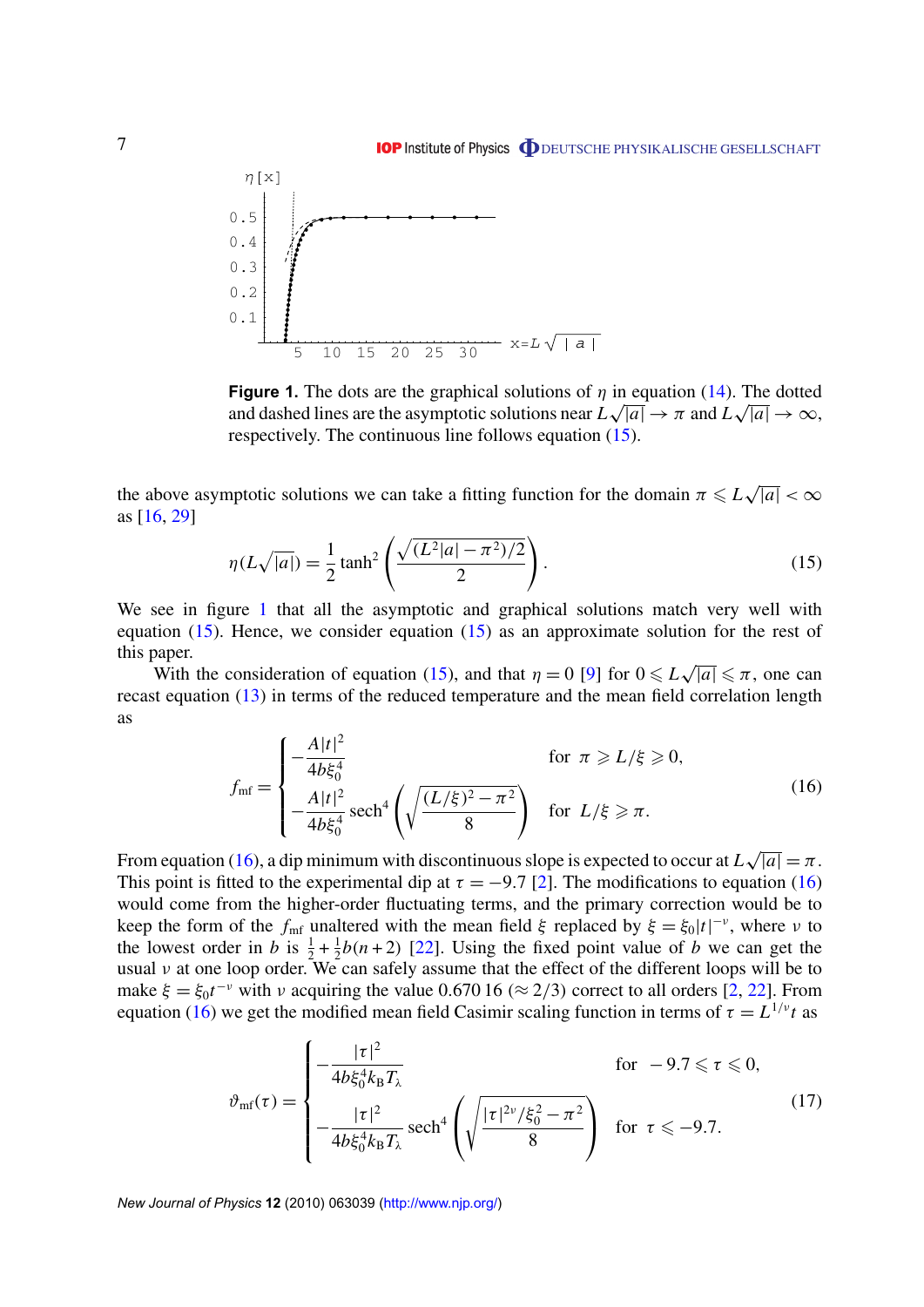<span id="page-8-0"></span>

**Figure 2.** The continuous line for  $\tau > 0$  follows equation [\(6\)](#page-4-0) with  $\xi_0 = 1.3 \text{ Å} [24]$  $\xi_0 = 1.3 \text{ Å} [24]$ and that for  $\tau < 0$  follows equation (18) with  $\xi_0 = 1.4593 \text{ Å}, \frac{1}{4} b \xi_0^4 k_\text{B} T_\lambda =$ 0.013 3547 and  $v = 0.67016$ . The dashed line represents the exact mean field calculation of Zandi *et al* [\[9\]](#page-9-0) with  $\xi_0 = 1.4593 \text{ Å}, \frac{1}{4} b \xi_0^4 k_B T_\lambda = 0.0138166$ and  $v = 0.67016$ . A few experimental points are taken from [\[1\]](#page-9-0) for  $\tau > 0$  and from [\[2\]](#page-9-0) for  $\tau < 0$ .

If we plot equation [\(17\)](#page-7-0) we must get almost the same result as obtained by Zandi *et al* [\[9\]](#page-9-0). However, we need to improve the mean field result (in equation  $(17)$ ) by the confinement of the critical fluctuations as proposed by them.

#### *5.3. Improvement of the mean field result*

The net Casimir scaling function for  $T < T_\lambda$  is obtained from equations [\(12\)](#page-6-0) and [\(17\)](#page-7-0), and is given by

$$
\vartheta(\tau) = \vartheta_{\rm mf}(\tau) + \vartheta_{\rm cf}(\tau). \tag{18}
$$

We plot the right-hand sides of equations [\(6\)](#page-4-0) and (18) in figure 2. For  $T > T_{\lambda}$ , our theory matches very well with the experimental data of Garcia and Chan [\[1\]](#page-9-0). From figure 2 we also see that the  $\vartheta$  approaches a constant (- $\zeta$ (3)/8 $\pi$  = -0.0478) for  $\tau \lesssim$  -75.6 Å<sup>1/ $\nu$ </sup> (with  $L = 238$  Å) and for  $T \leq 2.13$  K as well.

Although our theory for  $T < T_\lambda$  does not match very well with the experimental data, yet it predicts the basic nature of the critical Casimir force, which is characterized by a non-vanishing constant tail [\[2\]](#page-9-0). It is of course clear from figure 2 that inclusion of the effect of the critical fluctuations substantially improves the exact mean field result of Zandi *et al* [\[9\]](#page-9-0).

#### **6. Conclusion**

Complementing the numerical  $[10, 11, 14]$  $[10, 11, 14]$  $[10, 11, 14]$  $[10, 11, 14]$  $[10, 11, 14]$  and analytical  $[9, 12, 13, 15, 16, 18]$  $[9, 12, 13, 15, 16, 18]$  $[9, 12, 13, 15, 16, 18]$  $[9, 12, 13, 15, 16, 18]$  $[9, 12, 13, 15, 16, 18]$  $[9, 12, 13, 15, 16, 18]$  $[9, 12, 13, 15, 16, 18]$  $[9, 12, 13, 15, 16, 18]$  $[9, 12, 13, 15, 16, 18]$  $[9, 12, 13, 15, 16, 18]$  $[9, 12, 13, 15, 16, 18]$  works, we have given a unified theory for the critical Casimir force below and above the  $\lambda$  point in a single framework. In particular, we have explored the effect of the critical fluctuations in the Gaussian level over the mean field contribution [\[9\]](#page-9-0).

The tail of the scaling function approaches a non-vanishing constant  $-\zeta(3)/8\pi = -0.0478$ owing to the consideration of the two-component  $(\psi_1, \psi_2)$  critical fluctuations. Although this constant is closer to the numerical simulation result obtained by Hucht [\[10\]](#page-9-0), yet it is nearly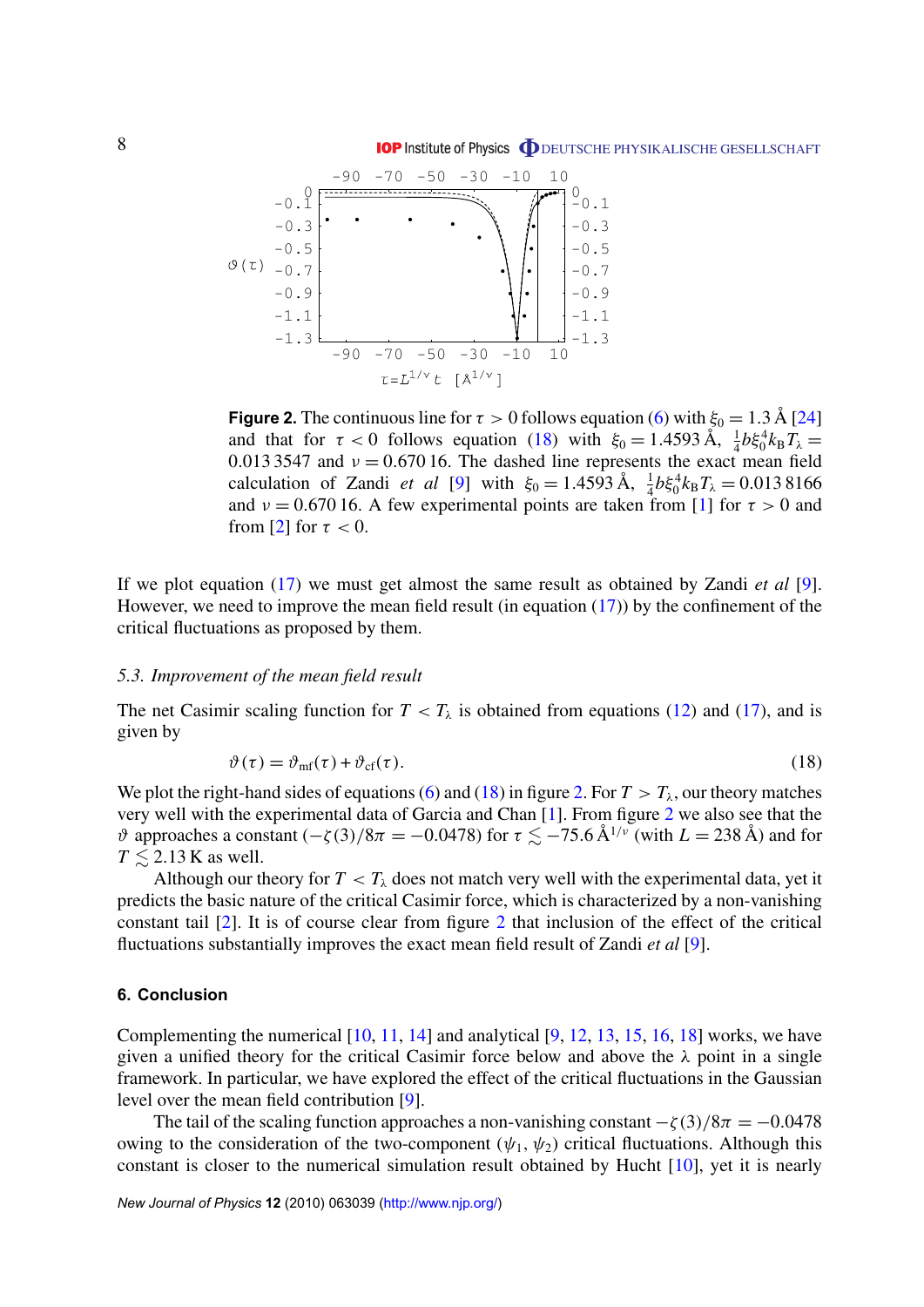<span id="page-9-0"></span>one-fifth of that obtained by the experimentalists [2]. On the other hand, this constant is zero in the mean field level [9]. Hence, our calculation of the Casimir scaling function goes beyond that of Zandi *et al* [9], and compares favorably with the numerical simulation of Hucht [10] and the experimental data of Garcia and Chan [1] and Ganshin *et al* [2].

It should be mentioned that the theory of the Casimir force for  $T < T_\lambda$  was also improved by Zandi *et al* [\[30\]](#page-10-0) with consideration of the confinement of the Goldstone modes and surface fluctuations, and that the thinning of the liquid  ${}^{4}$ He film was first (but admittedly not very precisely) observed by Dionne and Hallock [\[31\]](#page-10-0).

While the Casimir force for the quantum fluctuations of the electromagnetic field is observed within  $10^{-12}$  N [\[32\]](#page-10-0), the critical Casimir force considered by us is observed within  $10^{-3}$  N [1, 2]. The confinement of the classical (critical) fluctuations of course is much stronger than that of the quantum (vacuum) fluctuations.

The experimental dip of the  $\vartheta$  has been adjusted with the value of *b*, which nobody has determined (for the film) so far from the theoretical point of view. How to determine the parameter *b* for the film and how to calculate the Casimir force by considering the coupling between the mean field and fluctuating parts remain, to this day, as open problems.

#### **Acknowledgments**

S Biswas acknowledges the hospitality and financial support of the Department of Theoretical Physics of IACS and the CNS of Hong Kong Baptist University, where he did integral parts of the research work of this paper. The final part of his research work was sponsored by the University Grants Commission (UGC) under the UGC-Dr D S Kothari Postdoctoral Fellowship Scheme (no. F.4-2/2006(BSR)13-280/2008(BSR)).

#### **References**

- [1] Garcia R and Chan M H W 1999 *Phys. Rev. Lett.* **83** [1187](http://dx.doi.org/10.1103/PhysRevLett.83.1187)
- [2] Ganshin A, Scheidemantel S, Garcia R and Chan M H W 2006 *Phys. Rev. Lett.* **97** [075301](http://dx.doi.org/10.1103/PhysRevLett.97.075301)
- [3] Mukhopadhyay A and Law B M 1999 *Phys. Rev. Lett.* **83** [772](http://dx.doi.org/10.1103/PhysRevLett.83.772)
- [4] Garcia R and Chan M H W 2002 *Phys. Rev. Lett.* **88** [086101](http://dx.doi.org/10.1103/PhysRevLett.88.086101)
- [5] Fukuto M, Yano Y F and Pershan P S 2005 *Phys. Rev. Lett.* **94** [135702](http://dx.doi.org/10.1103/PhysRevLett.94.135702)
- [6] Rafai S, Bonn D and Meunier J 2007 *Physica* A **[386](http://dx.doi.org/10.1016/j.physa.2007.07.072)** 31
- [7] Hertlein C, Helden L, Gambassi A, Dietrich S and Bechinger C 2008 *Nature* **451** [172](http://dx.doi.org/10.1038/nature06443)
- [8] Maciolek A and Dietrich S 2006 *Europhys. Lett.* **[74](http://dx.doi.org/10.1209/epl/i2005-10497-y)** 22
- [9] Zandi R, Shackell A, Rudnick J, Kardar M and Chayes L P 2007 *Phys. Rev.* E **76** [030601\(R\)](http://dx.doi.org/10.1103/PhysRevE.76.030601)
- [10] Hucht A 2007 *Phys. Rev. Lett.* **99** [185301](http://dx.doi.org/10.1103/PhysRevLett.99.185301)
- [11] Vasilyev O, Gambassi A, Maciolek A and Dietrich S 2007 *Europhys. Lett.* **80** [60009](http://dx.doi.org/10.1209/0295-5075/80/60009)
- [12] Maciolek A, Gambassi A and Dietrich S 2007 *Phys. Rev.* E **76** [031124](http://dx.doi.org/10.1103/PhysRevE.76.031124)
- [13] Gruneberg D and Diehl H W 2008 *Phys. Rev.* B **77** [115409](http://dx.doi.org/10.1103/PhysRevB.77.115409)
- [14] Hasenbusch M 2009 *J. Stat. Mech.: Theory Exp.* P07031
- [15] Dohm V 2009 *Europhys. Lett.* **86** [20001](http://dx.doi.org/10.1209/0295-5075/86/20001)
- [16] Biswas S 2010 *Physica* A **389** [2541](http://dx.doi.org/10.1016/j.physa.2010.03.018)
- [17] Nightingale M P and Indekeu J O 1985 *Phys. Rev. Lett.* **54** [1824](http://dx.doi.org/10.1103/PhysRevLett.54.1824)
- [18] Krech M and Dietrich S 1992 *Phys. Rev.* A **46** [1886](http://dx.doi.org/10.1103/PhysRevA.46.1886)
- [19] Fisher M E and de Gennes P G 1978 *C. R. Acad. Sci. (Paris)* B **287** 207

*New Journal of Physics* **12** (2010) 063039 [\(http://www.njp.org/\)](http://www.njp.org/)